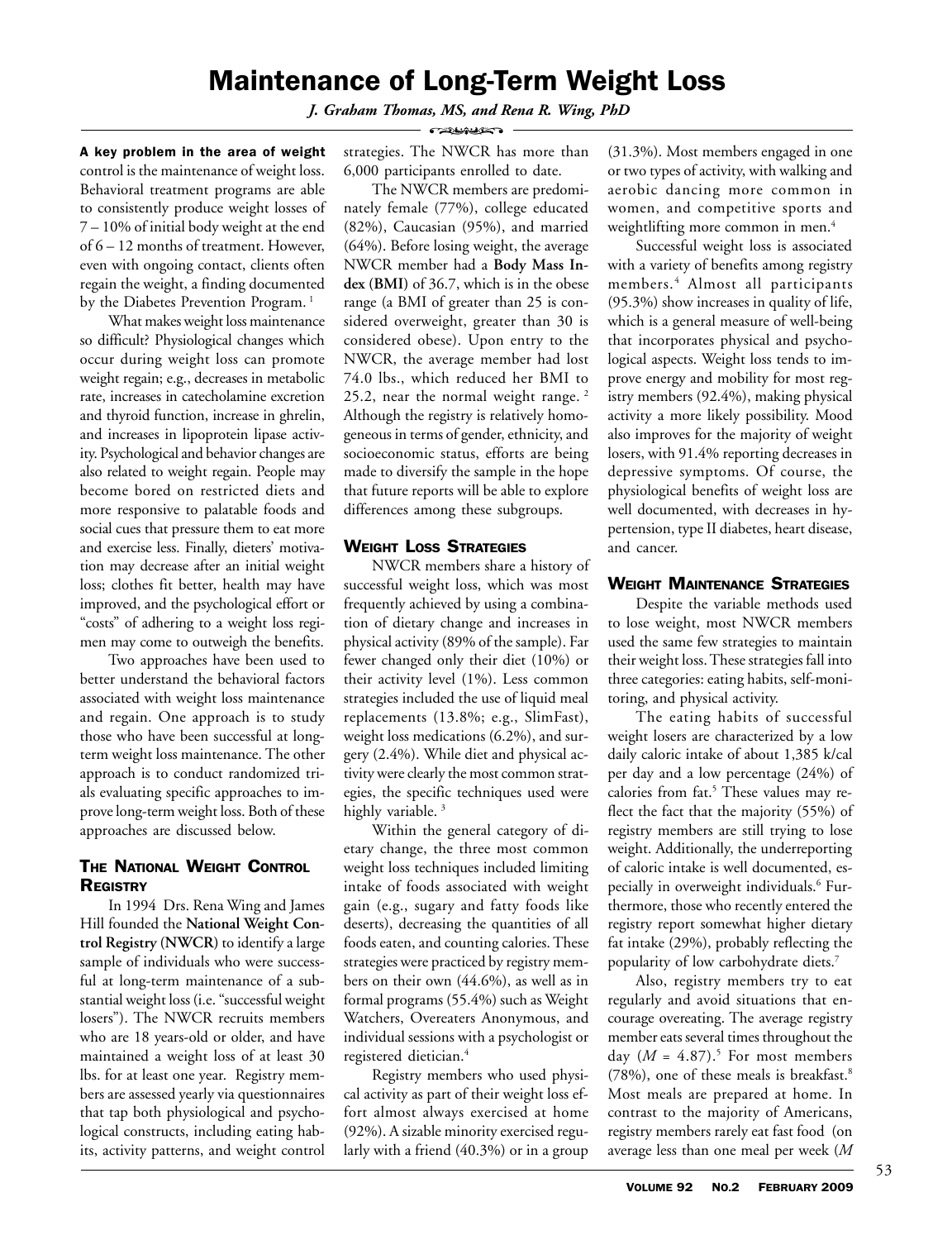= .74)).5 In total, Registry members eat outside of the home an average of only 3 times per week. Furthermore, the members who are most successful at maintaining their weight loss tend to have very little variety in their diet, and do not "splurge" on high calorie foods on holidays or weekends.<sup>9</sup>

Self-monitoring is another important aspect of weight maintenance efforts. Over 75% of registry members weigh themselves more than once per week, and 50% count calories and/or fat grams.<sup>5</sup> Registry members also score highly on the Cognitive Restraint subscale of the Eating Inventory, which is related to the amount of mental effort that is spent on weight control.<sup>3</sup>

Finally, registry members are notable for their physical activity.3 Walking is the most common exercise (76.6% of participants), followed by weight lifting (20.3%) and cycling (20.6%). The average successful weight loser reports engaging in a level of physical activity that is equivalent to about one hour of moderate intensity physical activity, such as brisk walking, per day. This is considerably more than the minimum recommendations proposed by the Surgeon General's report. The time spent on physical activity likely comes at the expense of more sedentary activities. The average registry member tends to watch only 6 to 10 hours of television per week,<sup>10</sup> in stark contrast to the average American adult, who spends an average of 28 hours per week watching TV.<sup>11</sup>

### PREDICTORS OF WEIGHT **MAINTENANCE**

The average registry member devotes a substantial amount of time and energy to behaviors aimed at weight control. Fortunately, the most successful registry members report that it becomes easier to maintain a weight loss over time.<sup>12</sup> Nevertheless, weight regain sometimes occurs. This failure to maintain weight loss is most often associated with a lapse in the weight control strategies described above.

At one year follow-up, the majority of members either maintained their weight loss (59%) or lost additional weight (6%). However, 35% gained 5 lbs. or more, with an average weight gain of 15.5 lbs..2 Compared to those who maintain their weight loss, members who regained

weight tended to have a shorter duration of weight loss maintenance (i.e., less than 2 years), less dietary consistency, more fast food consumption,<sup>2</sup> more TV viewing,<sup>10</sup> and less frequent breakfast consumption.8 Weight regainers are also characterized by higher levels of depressive symptoms and dis-inhibited eating, which is a failure to maintain control over eating.<sup>2</sup>

These findings demonstrate that successful weight loss and weight maintenance is possible, but requires sustained effort, especially in the early stage of weight maintenance, when regain is most likely.

#### CAN WE TEACH THESE STRATEGIES?

Can we teach these strategies to others who have recently lost weight and help them with their weight loss maintenance? To address this question, Wing and colleagues conducted a study called STOP Regain.13 A total of 314 participants who had lost at least 10% of their body weight within the past 2 years were recruited. Recent weight losers were selected because these individuals are at greatest risk of regain. These participants had lost weight in a variety of ways including through commercial programs, liquid formula diets, or on their own. On average, these participants were 51 years of age, had lost a mean of 19.3 kg or almost 20% of their body weight within the past 2 years, and currently had a BMI of approximately 29.

Participants were randomly assigned to one of three groups: a control group, a group that received a face-to-face intervention, or a group that received an Internet intervention. The two interventions were comparable in content and frequency of contact. Both involved 4 weekly meetings followed by monthly meetings for a total of 18 months of follow-up. The intervention was based on a self-regulation model, in which participants were taught to weigh themselves daily and to use the information from the scale to know when changes in diet and physical activity behaviors were needed. The program helped them learn about the eating habits of the NWCR members, and emphasized, for example, the importance of eating breakfast, the need to be vigilant about dietary choices, and the day-to-day consistency observed in NWCR members. In addition, participants were taught to gradually increase their level of physical activity, so that they

were eventually doing 60-90 minutes a day of moderate intensity activity, again similar to registry members.

The STOP Regain program was effective in preventing weight regain, especially when it was offered in the faceto-face format. Over the 18 month trial, participants in the control group regained 4.9 kg on average, and the Internet participants regained 4.7 kg. In contrast, the face-to-face group regained only 2.5 kg, significantly less than either of the other groups. The percent of participants who regained 5 lbs or more over the 18 months was significantly higher in the control group than in the face-toface or Internet groups (72.4% vs 45.7% and 54.8% respectively). The greater benefit of personal contact compared to Internet approaches was confirmed in another maintenance trail.<sup>14</sup>

Of particular note was the STOP Regain finding that self-weighing frequency increased in the Internet and face-to-face groups, while it remained unchanged in the control. Moreover, those who weighed daily in the Internet and face-to-face groups had less risk of regaining weight than those who weighed less frequently. The same effect was not observed in the control group. This finding suggests that it was not the frequency of weighing per se that affected weight regain, but rather weighing frequently and using the information from the scale to self-regulate behavior.

## KEY BEHAVIORS ASSOCIATED WITH WEIGHT LOSS MAINTENANCE

Both STOP Regain and other studies of weight loss maintenance have identified a cluster of behaviors and psychological variables that are associated with improved long-term maintenance of weight loss. In particular, high levels of physical activity have consistently been shown to lead to improved long-term outcomes. Jakicic et al.15 demonstrated that women who maintain activity levels of over 200 minutes per week are best able to maintain their weight losses. Moreover, high levels of dietary restraint are associated with better maintenance of weight loss.16 Restraint, as measured by the Eating Inventory,<sup>17</sup> includes strategies such as deliberately taking small helpings, avoiding certain foods, and counting calories; these are all key behav